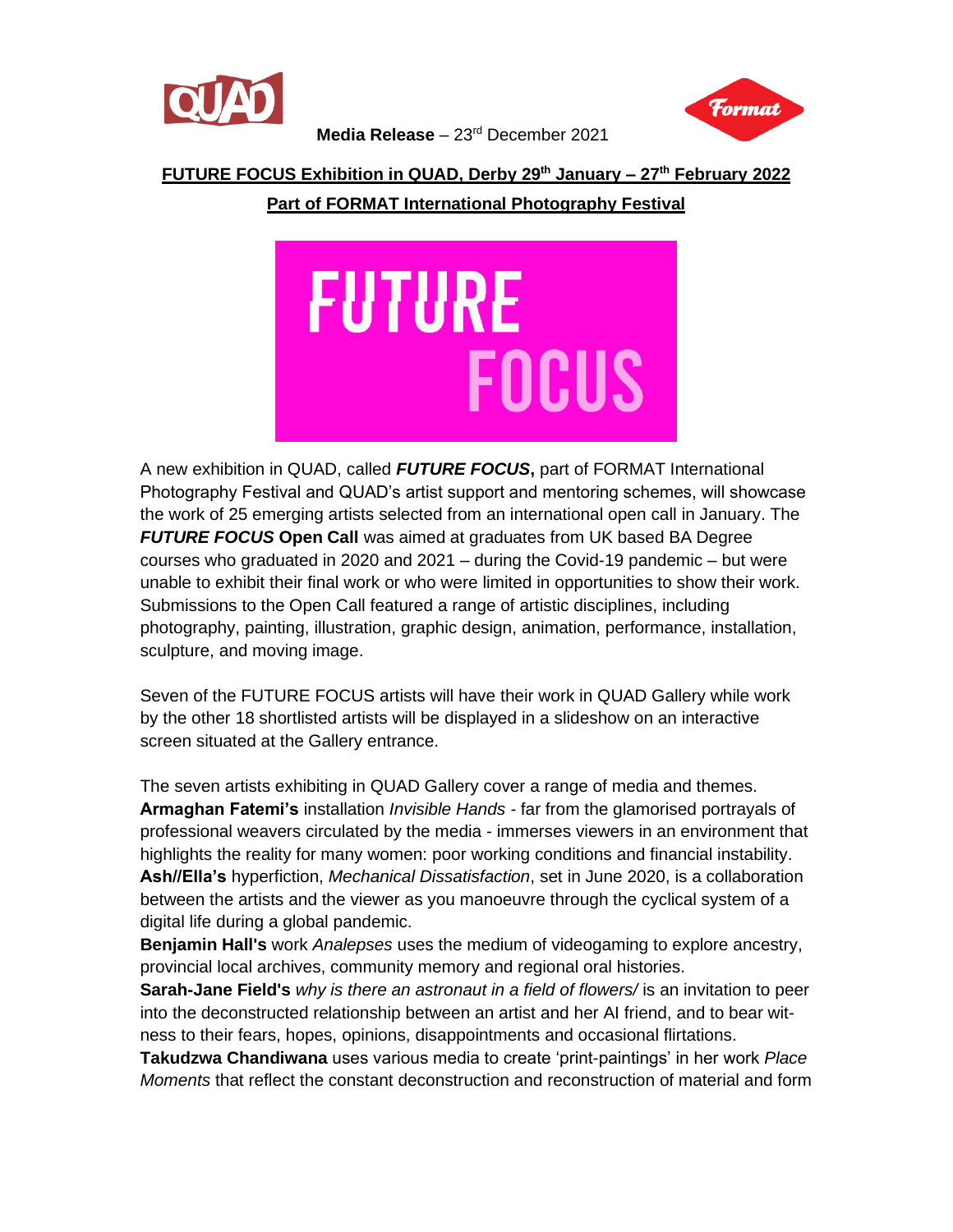

Format

**Media Release** – 23rd December 2021

in her practice. It is within these processes that meaning can be discovered, as the artist explores gender and cultural identity.

**You Hah Kim's** *Home-Master* series portrays the K-pop fandom culture through a metaphoric female body, focusing on the contradictory relationship between recognition desire and anonymity as well as voyeurism and exhibitionism.

**Yuhong Wang** exists simultaneously within her work *Luxurious experience in the art school* and its underlying narrative, both a search for, and a reaction to, displacement, comfort, and care. What it is to construct and make sense of positions in shifting cultural and technological matrixes.



**Armaghan Fatemi** *Invisible Hands*

The seven selected artists will also be eligible for QUAD Award, FORMAT Award, John E Wright print Award and the Audience Award sponsored by Unite the Union, to be presented during the exhibition period.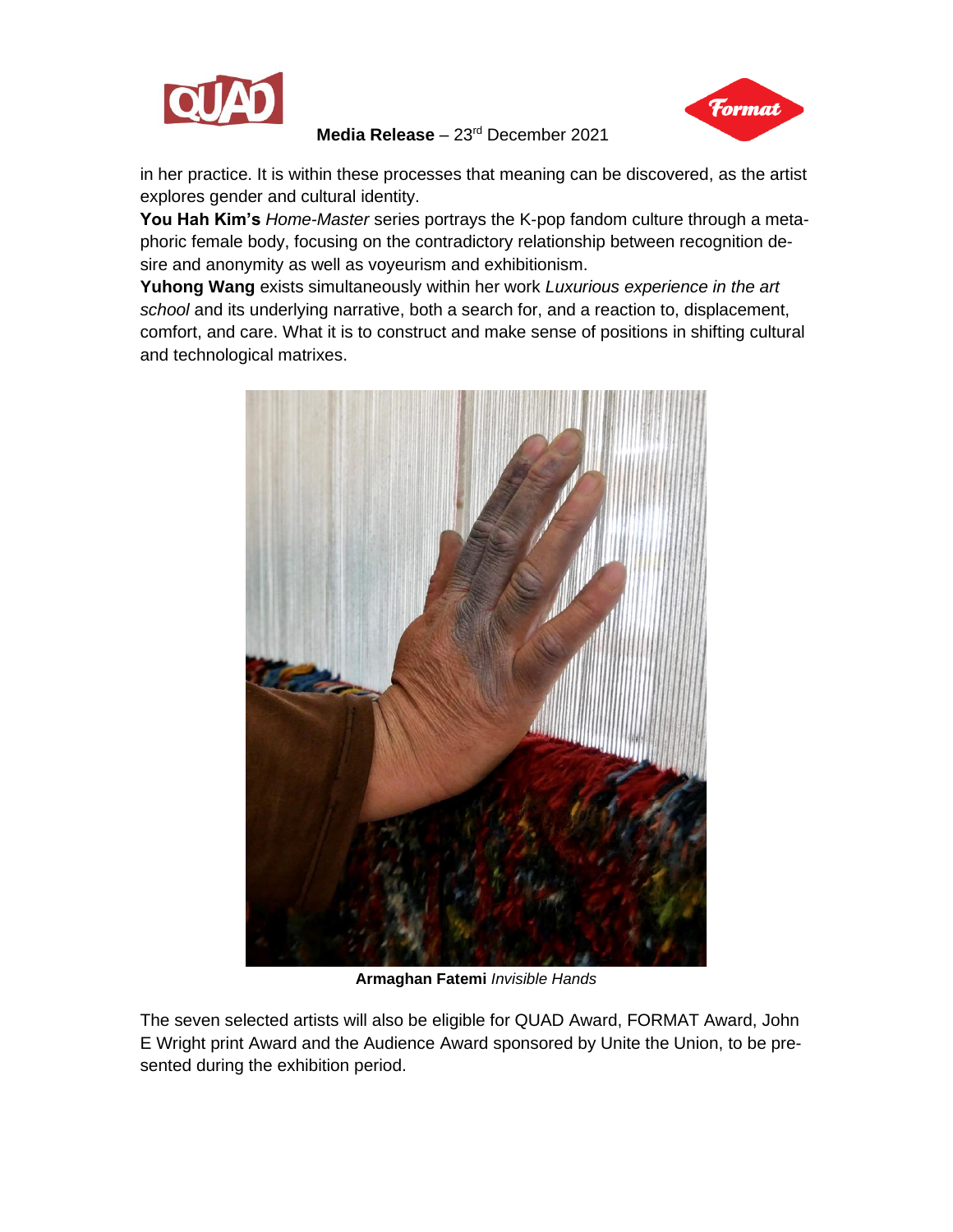

**Media Release** – 23rd December 2021



The remaining 18 artists from the shortlist of 25 will have their work featured in a looping slideshow on QUAD's Resource Area Big Screen at the entrance to the main Gallery. The artists are: **Alana Lindsay, Alexander Komenda, Anna Sturgeon, Annabelle Richmond-Wright, Ben Dawson, Callum O'Keefe, Daragh Drake, Eden Sandy, Eleanor Sykes, Jasmine Pope, Khadija Cecile Niang, Megan Watson, Miriam Levi, Radek Wyjadlowski, Risa Ueno, Rosie Dale, Sophie Holden and Tina Salvidge.**

The **FUTURE FOCUS programme** aims to offer emerging creatives an opportunity to exhibit their work in QUAD's Gallery space, alongside a range of exhibition bursaries, awards, portfolio reviews and mentoring support. QUAD and FORMAT have a longstanding history of supporting early career artists through mentoring sessions, training opportunities, work experience, internships, portfolio reviews and exhibitions. The FU-TURE FOCUS programme, initiated in 2001, is a continuing focus of support.

**The FUTURE FOCUS Open Call jury** comprised a range of artists, writers and curators, including: Abbas Zahedi; Gabrielle de la Puente and Zarina Muhammad of The White Pube; Lucy Sollitt; Maitreyi Maheshwari; Jamila Prowse and Saziso Phiri, and QUAD/FORMAT curatorial team: Louise Fedotov-Clements; Niamh Treacy; Jodi Kwok and Peter Bonnell. The FUTURE FOCUS Open Call was organised by QUAD in partnership with FORMAT and Picter. QUAD and FORMAT are generously supported by Arts Council England, Derby City Council and University of Derby.

# **FUTURE FOCUS takes places at QUAD from 29th January to 27th February 2022, with a launch event taking place on 28th January at 6:30pm. For more information on the 25 shortlisted and exhibiting artists, [www.derbyquad.co.uk](http://www.derbyquad.co.uk/)**

Peter Bonnell, QUAD Senior Curator, said *"The shortlisted artists work offers a glimpse into the superb quality of work that continues to be produced in art schools across the UK. QUAD and FORMAT would like to thank everyone who submitted to the FUTURE FOCUS Open Call and congratulate everyone who made it to the Long and Shortlist stages. Our jury had an incredibly hard decision to make considering the high quality of emerging talent who applied."*

FORMAT is the UK's leading international contemporary festival of photography and related media. It organises a year-round programme of international commissions, open calls, residencies, conferences and collaborations in the UK and Internationally and welcomes over 200,000 visitors from all over the world to its biennale. FORMAT is organised by QUAD in partnership with the University of Derby, with support from Arts Council England. [www.formatfestival.com](http://www.formatfestival.com/)